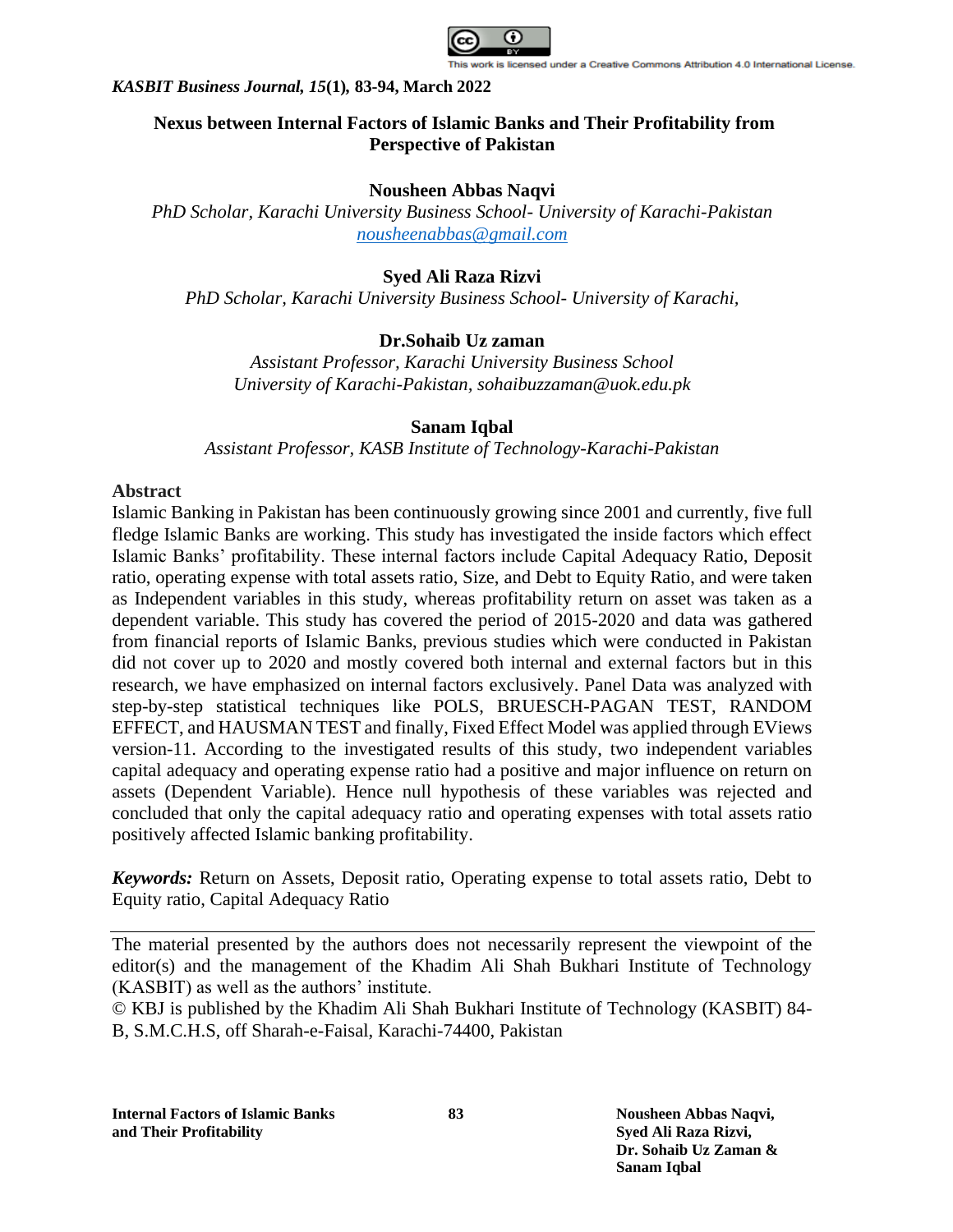

### **Introduction**

Interest is the basic component of the Conventional Banking system, whereas Islam Prohibits Muslims to involve in Riba which refers to interest-based activities (Chong & Liu, 2009). Riba is prohibited in Quran and Adith. Islamic Banking is supported by the P&L sharing system and discourages riba-based transactions and it should not invest in activities such as gambling, alcoholic beverages, speculations, and other activities which are strictly prohibited in Islam (Islam & Rahman , 2017) More than 4 decades Islamic Banking has been increasing in the various countries in the world and total Assets of World's Islamic Banking touched 1 trillion Dollar \$ in the year 2015 (Ernst & Young, 2016) Globally Islamic finance assets increased 14% year on year to reach 2.88 trillion dollars in 2019 and it is forecasted that they will reach up to 3.69 trillion dollars in 2024, furthermore, Islamic finance assets contributed 1.99 trillion dollars in 2019 (Islamic Finance Development Report, 2020).In Pakistan Islamic Banking initiated its operation more than 3 decades ago, Islamic banking in the Pakistan market has vast market potential (Khan, Ahmad, Rehman, & Haleem, 2018). Currently, five fullfledged Islamic banks are workings Islamic banks provide various modes of investment such as Murabaha, Mudarbah, Ijara, Diminishing Musharakah, Salam, and Istisna (State Bank, julysep 2020).

Purwasih and Wibowo (2021) found the most effective factors of profitability of Islamic banks are operational cost, operating income, nonperforming financing, and the variable exchange rate which effect Return on assets in the short and long run both. Sultan, Ahmed, Ameen, Kumar, and Singh( 2020) researched factors effecting a bank's profitability and it was found that quality of assets  $\&$  size, liquidity, and deposits have a substantial effect on the profitability of banks, whereas inflation & capital adequacy ratio negatively effect. However, GDP has a significant effect bank's profitability. Khan, Mir, Khan, Reza, Khan, & Janjua (2016) analysed that banks are paying complete care to their customers for providing better quality services. .Abate and Mesfin (2019) researched factors effecting a bank's profitability and it was found that a bank's profitability is effected by both internal & external factors. Capital adequacy, leverage, and liquidity effect directly on a bank's profitability whereas interest, GDP, inflation, and operating efficiency have a significant and negative effect on the bank's profitability. Furthermore, it was also discovered that bank size and numbers of branches are an insignificant effect on a bank's profitability. Supiyadi and Arief (2018) examined the external&internal factors that effect the profitability of Islamic Banks of Indonesia covering the period 2010- 2017. Internal factors include risk of credit, capital adequacy, liquidity, and asset size of bank whereas external factors include inflation and GDP. Results were found that capital adequacy, asset size, and credit risk have significant and negative effect whereas liquidity had a positive and significant impact on the profitability of Islamic banks. As far as factors that external concern, like inflation had positive whereas GDP had a negative and substantial impact on bank's profitability. Hassan and Ahmed (2019) examined bank-specific characteristics for the determination of profit of Islamic Banks of Bangladesh, data was covered from 2010 to 2017. Research was conducted to take the size of the bank, liquidity, capital to risk assets, nonperforming investment, and cost to time as independent variables, and profitability was taken as a dependent variable. Results found that Liquidity and Non-performing investment are positively correlated with Return on Asset whereas Bank size, Capital to risk assets, and cost to income are negatively correlated with Return on Asset. Our study is based on internal factors

**Internal Factors of Islamic Banks 84 Nousheen Abbas Naqvi, and Their Profitability Syed Ali Raza Rizvi,**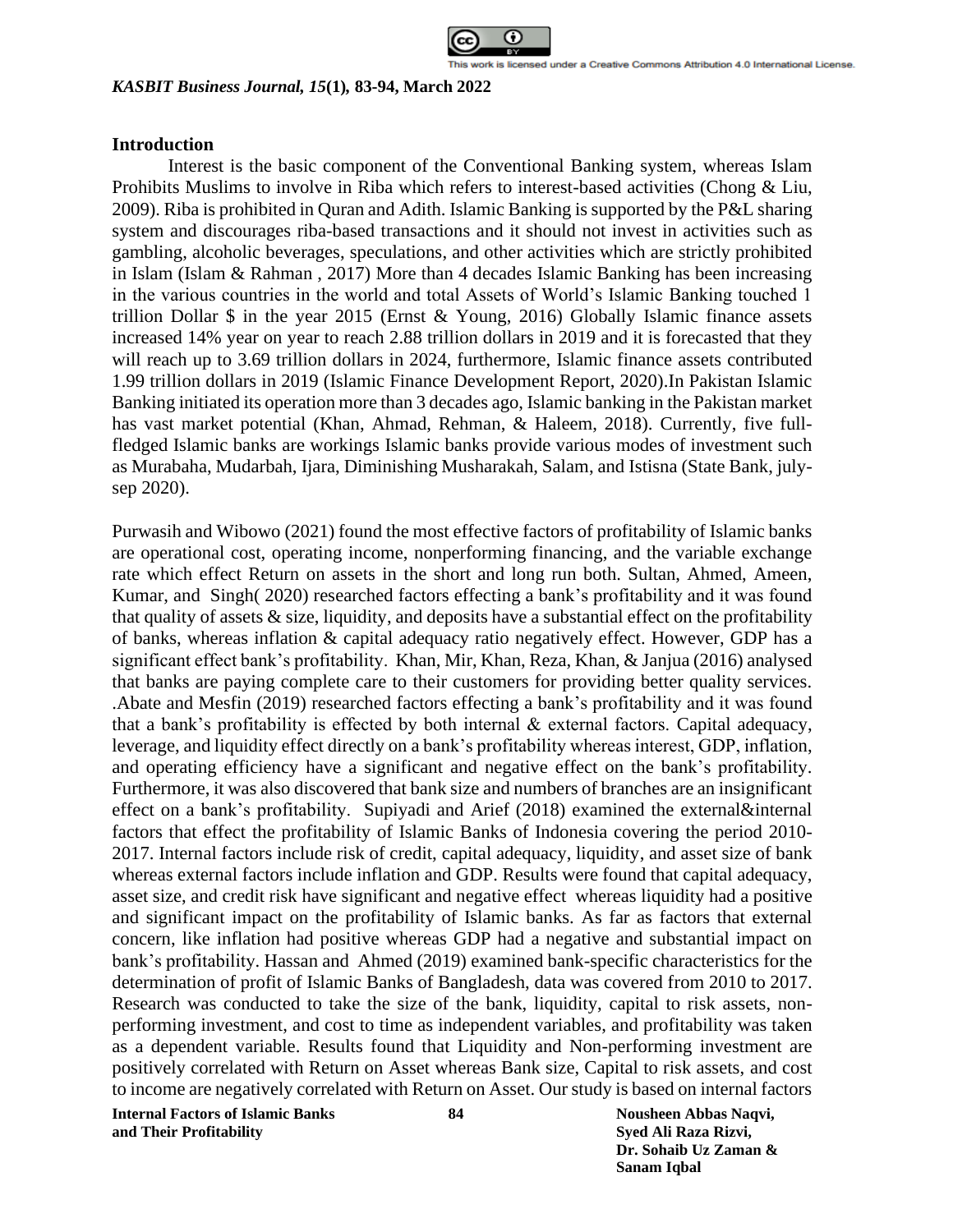

of Islamic banks and to investigate these internal factors which effect more on their profitability, whether Capital adequacy Ratio, Deposit ratio, Size of Bank, Debt to Equity Ratio, operating expenses with total assets ratio have a substantial negative or positive effect on bank's profitability or have an insignificant effect. The aim and idea of the research are to thoroughly study and investigate internal factors of banks' profitability and to discover the deviation in these factors impacts on Return on Assets of a bank which is taken as a factor for Banks' profitability.

# **Literature Review**

The literature related to elements of profitability of Islamic Banks is enriched with various factors. If we study the past research we found that these factors are divided into two categories external & internal. Various researches were conducted in this regard, some researches were conducted in comparison of the developed and underdeveloped Islamic banking market. Saleem and Ashfaque (2020) worked on Islamic Banks of Malaysia and Pakistan, core objective of the study was the comparison of profitability elements of Islamic banks working in Malaysia & Pakistan. For this purpose, data was gathered from fledged Islamic Banks, four full from Pakistan and Eight Banks from Malaysia for the period 2011 to 2017. Liquidity, Leverage, Efficiency, Size, and Asset quality were taken as Internal factors whereas GDP per capita and inflation were taken as macroeconomic factors, both were taken as independent variables. Profitability was taken as a dependent variable. Results show that macroeconomics factors, liquidity, size, and efficiency are the good predictor of profitability of Islamic banks in both countries whereas asset quality and leverage are not good predictors of profitability of Islamic banks in Pakistan because of the developing stage of Islamic banks. Haryanto (2020) studied the factors affecting the profitability of Indonesian Islamic banks. Efficiency, Bank risk, Liquidity of banks, CAR, and Macroeconomics variables such as GDP and Inflation was taken as Independent variables, and profit was used as DV dependent variable. Quarterly data was gathered covering the time from 2006 to 2019. Results indicated efficiency and bank risk positively effect, whereas inflation has an adverse impact and liquidity of banks, CAR, and Gross Domestic Product do not effect Islamic Banks 'profitability.

Hassan and Ahmed (2019) examined bank-specific characteristics for the determination of profit of Islamic Banks of Bangladesh, data was covered from 2010 to 2017. Research was conducted to take the size of the Bank, capital to risk assets, liquidity of banks, non-performing investment, and cost to time as independent variables, and profitability was taken as a dependent variable. Results found that Liquidity and Non-performing investment are positively correlated with Return on Assets whereas Bank size, Capital to risk assets, and cost to income are correlated negatively with return on assets. Ali (2018) worked on the comparative study of the factors affecting Islamic and non-islamic banks in Pakistan covering dated 2008-2012. Financial data was gathered from 17 conventional banks and 5 Islamic Banks. Return on Assets & Return on Equity were taken as dependent variables however, credit risk, liquidity, capitalization, bank size, efficiency, inflation, and GDP were taken as independent variables. outcomes were insignificant for all variables for both Islamic and non-Islamic banks. Liquidity is not playing a significant role in profitability. Credit risk and Capitalization are more essential for Non-Islamic Banks than Islamic Banks. The efficiency of Islamic banks is more than that non-Islamic banks. Inflation and GDP are negatively correlated. Supiyadi and Arief (2018) examined the external &internal factors of

**Internal Factors of Islamic Banks 85 Nousheen Abbas Naqvi, and Their Profitability Syed Ali Raza Rizvi,**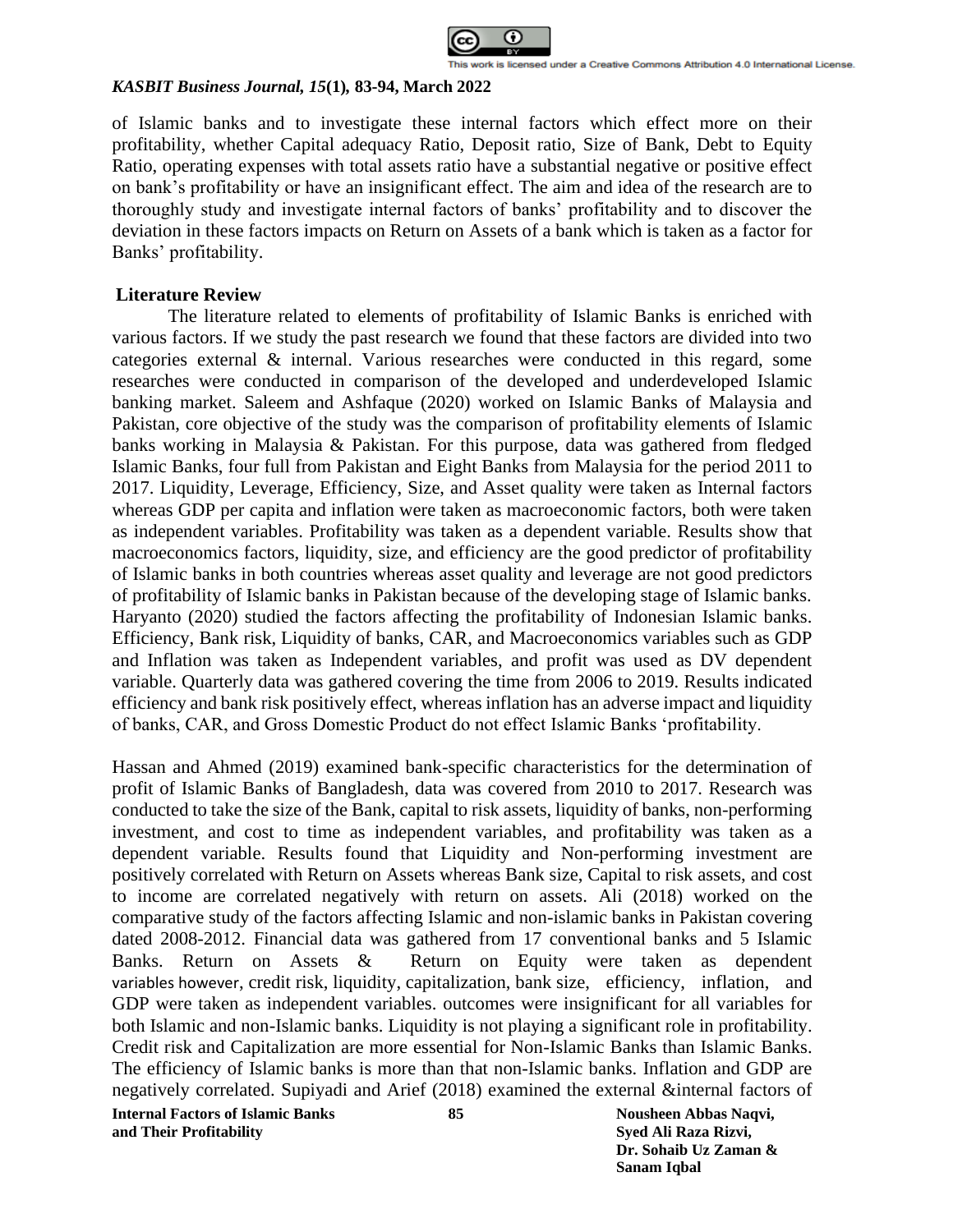

profitability of Islami Banks of Indonesia from the dated 2010-to 2017. Internal factors include credit risk of banks, capital adequacy ratio, liquidity & asset size, whereas external factors include inflation and GDP. Outcomes revealed that capital adequacy ratio, asset size, and credit risk have significant and negative effects whereas liquidity had a positively & significantly impact on Islamic banks' profitability. As far as external elements are concerned inflation had positive whereas GDP had an adverse and substantial impact on Islamic banks' profitability.

Anwer and Jadoon (2018) examined determinants of profitability, Assets, investment and Deposits were used as independent variables, and return on Assets & return on Equity were used as dependent variables, results showed that assets, investment, and deposits are a significant impact on profitability. Asadullah (2017) analyzed elements of profitability in Islamic Banks. Data was collected from2006 from 2015 for the Five Islamic Banks of Pakistan. ROA was used as a dependent variable and GDP, Inflation, size, and Liquidity were used as independent variables. only two variables have significant results, size has a negative whereas liquidity has a positive impact on profitability. Remaining variables have insignificant results. Husain, Affandi, and Abdul Shukur (2015) studied the Internal Factors of Profitability of Malaysian Islamic Banks. Return on Asset was taken as the dependent variable and bank size, capital adequacy ratio, liquidity, deposits & assets quality was used as independent variables. Data was gathered from sixteen Malaysian Islamic banks from 2008 to 2012. Results revealed that independent variables have the main influence on the Islamic banks' profitability. It was found that assets quality and size of the bank had a significant impact on profitability with negative and positive relationships respectively. The remaining variables have insignificant results.

Rahaman and Akhtar (2015) studied the impact of banks' specific factors on the profitability of Islamic Banks. data was gathered covering the period from 2009-to 2013 from the annual reports of eight Islamic Banks working in Bangladesh. Return on Assets was used as a dependent variable whereas the size of banks, capital adequacy, loan, deposits, and expense management(operating expenses) were used as independent variables. Results found that bank size and loan have a negative correlation with profitability whereas other independent variables are positively correlated. Khan, Ijaz, and Aslam (2014) studied elements of profitability of Pakistani Islamic banks. Data were collected from 2007-to 2014. Return on Assets, Return on Equity, and Earning per share (EPS) were taken as dependent variables whereas Size of Bank, Non-performing Loans Ratio, gearing ratio, operational efficiency(operating expense over Total Assets), asset composition, asset management, capital adequacy ratio, GDP and Consumer Price Index (CPI)are taken as independent variables. Results showed that the profitability of Islamic banks is significantly effected by CPI, the Ratio of Non-performing loans, deposit ratio, asset management & gearing ratio. We have developed the following hypothesis from the above literature:

*Ho1: There is no effect of the size of Islamic Bank on return on asset Ho2: There is no effect of the ratio of deposit on return on asset Ho3: There is no effect of capital adequacy ratio on return on asset Ho4: There is no effect of operating expenses to total assets ratio on return on asset*

**Internal Factors of Islamic Banks 86 Nousheen Abbas Naqvi, and Their Profitability Syed Ali Raza Rizvi,**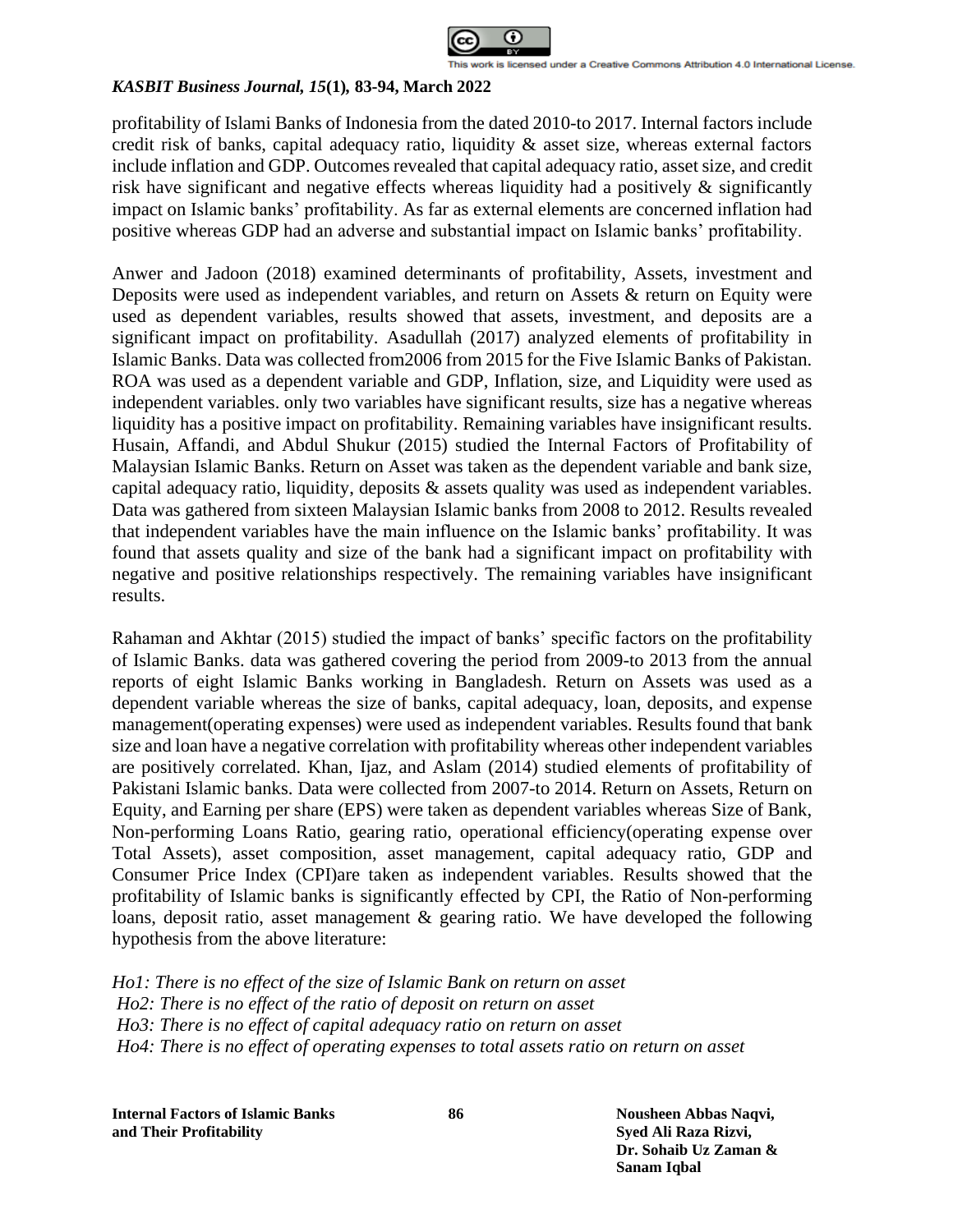

Ramlana and Adnana (2016) conducted a relative examination of the profitability of Islamic and non-Islamic banks in Malaysia. The research was shown for the period covering from 2006 to 2011. Data was gathered from a Malaysian bank that is Bursa Malaysia and different banks' websites in Malaysia. In this research return on equity & Return on Assets were used as dependent variables and Total Loans with Total Assets and Total Equity to Total Assets were used as independent variables. Results exposed that Islamic Banks are extra gainful than Non-Islamic Banks. Return on equity and Return on Assets has a substantial relation to Total Equity with Total Assets. Ansari and Rehman (2011) assessed the performance of the leading Islamic bank (Meezan Bank) in Pakistan and associated it with a cluster of five non-islamic banks. the study was conducted from 2003-to 2007 and different financial ratios were analyzed debt to equity ratio is one of them.it was found that the debt to equity ratio has a significant impact on banks and it showed less riskiness of the bank and it indicated that's a lower risk of Islamic banks as in comparison to non-islamic banks and they concluded that Islamic banks can soak up financial distress than Conventional banks. We have developed the following hypothesis from the above literature:

# *Ho5: There is no impact of debt to equity on return on asset*

After a deep study of previous literature, we have taken Return on assets as a dependent variable as previous studies have also taken because Islamic Banks do business which are Assets based mostly so return on assets is taken as Profitability. we have extracted independent variables from the literature too which are capital adequacy Ratio, Deposit, Size of Bank, Debt to Equity Ratio, and Operating expenses over sales ratio. As we studied the external factors GDP and inflation have no significance according to the economic condition of Pakistan so we have taken the internal factors of Islamic banks. We have worked work on all full-fledged Islamic Banks covering the period from 2015-to 2020 which previous studies have not covered.

## **Methodology**

The research of this study is based on quantitative data which were taken from the financial reports of the Full-fledged Islamic Banks. We have worked on the total population so the Size of the sample was equal to five selective fully-functional Islamic banks of Pakistan as registered in the state bank of Pakistan. This study has covered the period of 2015-2020 and data was assembled from yearly financial reports of the Islamic Banks, For Panel Data testing in this study data was analyzed with step by step statistical techniques like POLS, BRUESCH-PAGAN TEST, RANDOM EFFECT, HAUSMAN TEST and finally Fixed Effect Model was applied through EViews version-11.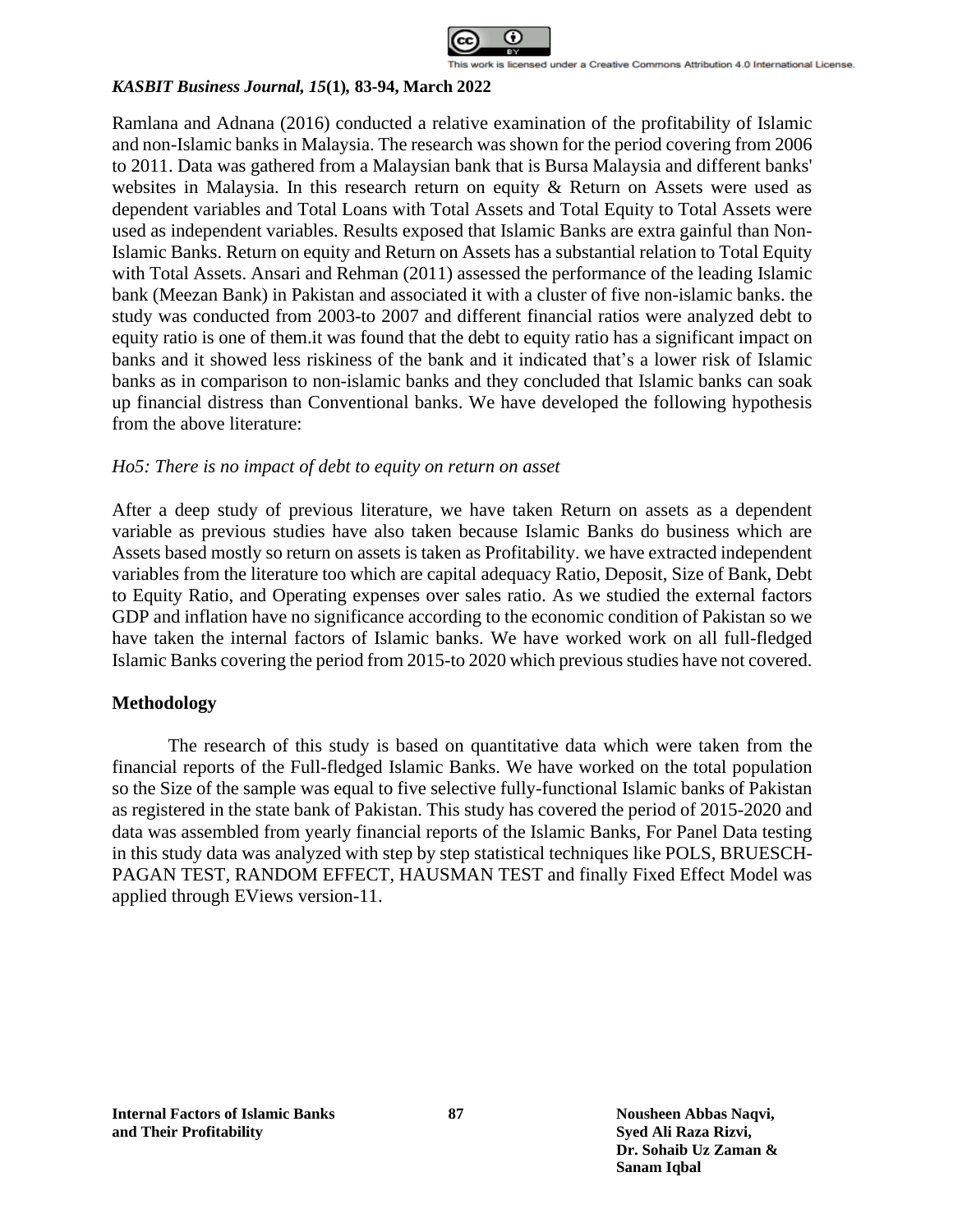

#### vork is licensed under a Creative Commons Attribution 4.0 International License.

### *KASBIT Business Journal, 15***(1)***,* **83-94, March 2022**

**Theoretical Framework**



**Table 1: Variable Measurements**

| <b>Variables</b>                          | <b>Explanation</b>                       |  |  |
|-------------------------------------------|------------------------------------------|--|--|
| <b>Bank profitability</b>                 |                                          |  |  |
| <b>ROA</b> ratio                          | $ROA = Net income \div total assets$     |  |  |
| <b>Bank size</b>                          | Natural log of total assets of each bank |  |  |
| Debt to equity ratio                      | Total debt $\div$ shareholder equity     |  |  |
| <b>Deposits</b>                           | Total deposits $\div$ total assets       |  |  |
| <b>Capital adequacy</b>                   | Equity $\div$ total assets               |  |  |
| <b>Operating expenses to total assets</b> | Operating expenses $\div$ total assets   |  |  |

# **Research model**

# **ROA= β0+β1DE+ β2OE+ β3S+ β4CAR+ β5DR + μ**

ROA represent the Return on Asset DE represents the Debt-to-equity ratio OE represents the Operating expenses to total assets S represents the Size CAR represents the Capital adequacy ratio DR represents the Deposits ratio

# **Data Analysis and Results**

**Internal Factors of Islamic Banks 88 Nousheen Abbas Naqvi, and Their Profitability Syed Ali Raza Rizvi,**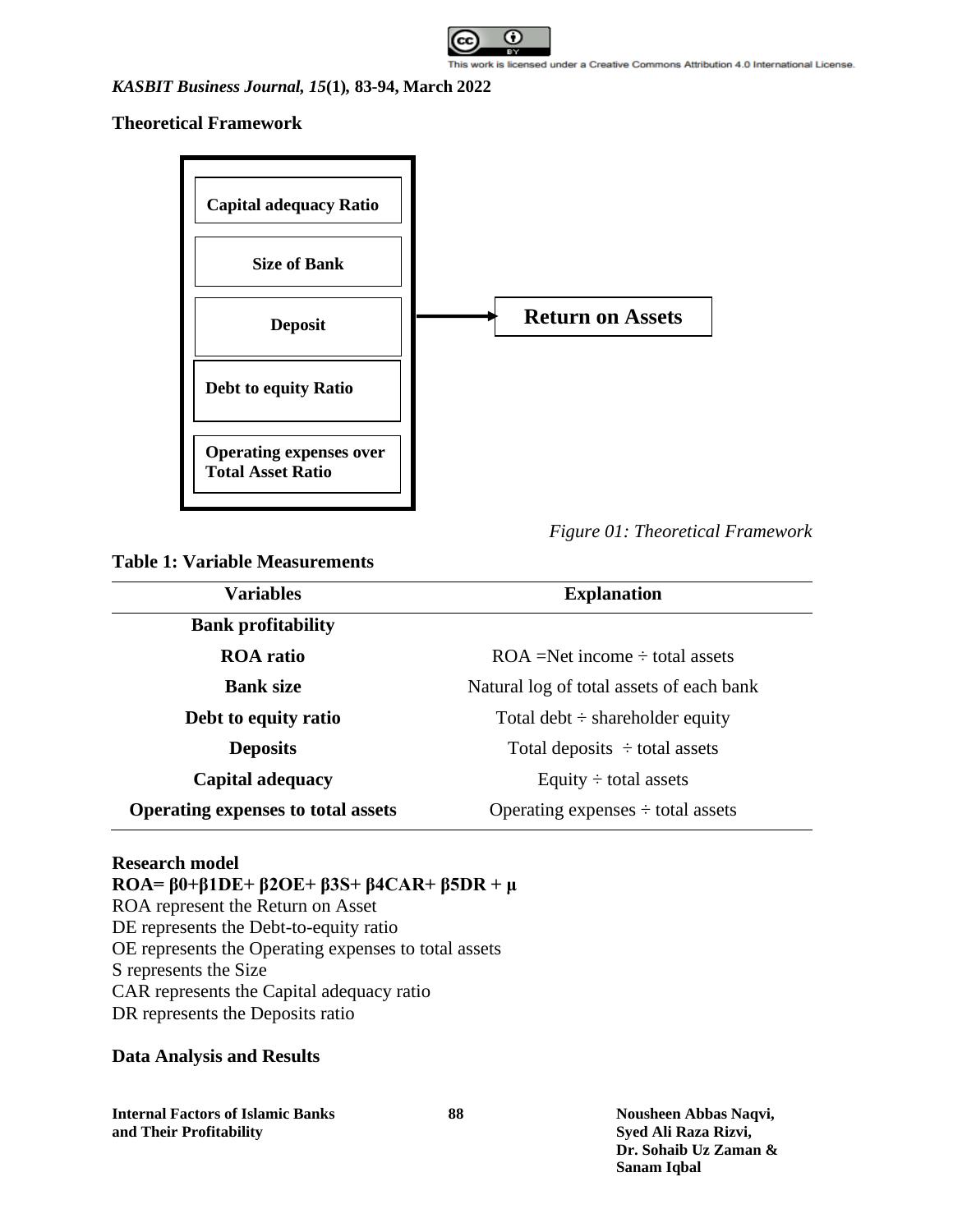

Two different methods usually used in panel analysis of data random and second one is fixed effect model which also known as a LSDV model. In this study Panel Data was analyzed with step by step statistical techniques like POLS, BRUESCH-PAGAN TEST, RANDOMEFFECT, HAUSMAN TEST and finally Fixed Effect Model was applied through EViews version-11. We first applied panel least square method for checking is it suitable for the data BRUESCH-PAGAN test was applied which is shown in below table.

# **Table.2**

| Alternative hypotheses: Two-sided (Breusch-Pagan) and one-sided |
|-----------------------------------------------------------------|
| (all others) alternatives                                       |

|                      | <b>Test Hypothesis</b> |             |             |
|----------------------|------------------------|-------------|-------------|
|                      | Cross-section          | Time        | Both        |
| Breusch-Pagan        | 6.087923               | 2.614243    | 8.702166    |
|                      | (0.0136)               | (0.1059)    | (0.0032)    |
| Honda                | 2.467372               | $-1.616862$ | 0.601401    |
|                      | (0.0068)               | (0.9470)    | (0.2738)    |
| King-Wu              | 2.467372               | $-1.616862$ | 0.761162    |
|                      | (0.0068)               | (0.9470)    | (0.2233)    |
| Standardized Honda   | 4.692691               | $-1.365079$ | $-1.547031$ |
|                      | (0.0000)               | (0.9139)    | (0.9391)    |
| Standardized King-Wu | 4.692691               | $-1.365079$ | $-1.331215$ |
|                      | (0.0000)               | (0.9139)    | (0.9084)    |
| Gourieroux, et al.*  |                        |             | 6.087923    |
|                      |                        |             | (0.0187)    |

As per this test if value of p is more than 0.05 than POLS method is suitable but value of p is lesser than 5% than above phrase is rejected and random or fixed would be suitable for the data calculation in it cross section. Bruesch-Pagan value is smaller than 0.05 then we applied next test Husman test.

# **Table.3 HUSMAN TEST**

Correlated Random Effects - Hausman Test Equation: Untitled Test cross-section random effects

| <b>Test Summary</b>                                          | Chi-Sq. | Statistic Chi-Sq. d.f.                                                                | Prob. |  |
|--------------------------------------------------------------|---------|---------------------------------------------------------------------------------------|-------|--|
| Internal Factors of Islamic Banks<br>and Their Profitability | 89      | Nousheen Abbas Naqvi,<br>Syed Ali Raza Rizvi,<br>Dr. Sohaib Uz Zaman &<br>Sanam Iqbal |       |  |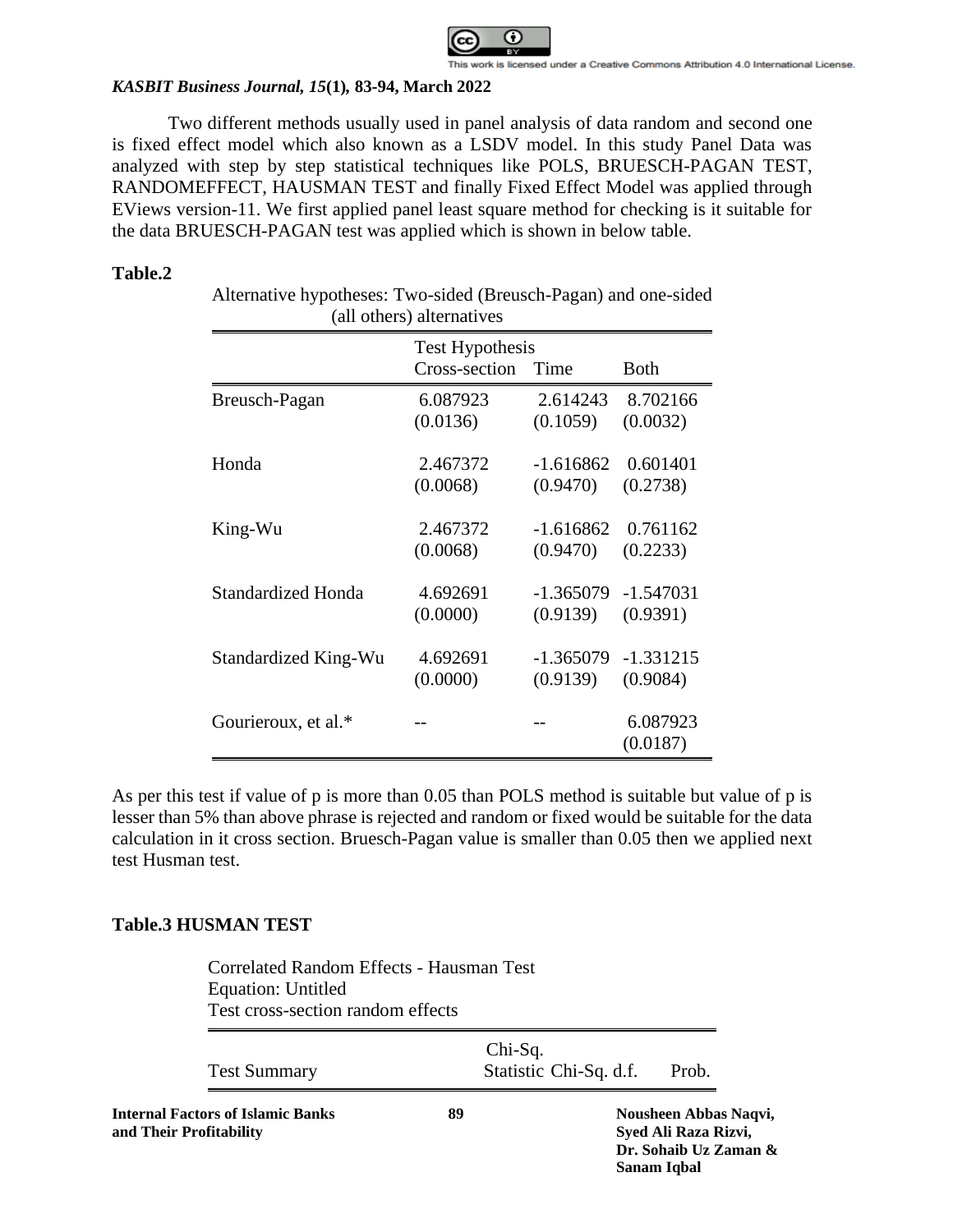

| Cross-section random | 41.335934 |  | 0.0000 |
|----------------------|-----------|--|--------|
|----------------------|-----------|--|--------|

Cross-section random effects test comparisons:

| Variable    | Fixed    |                                 | Random Var(Diff.) | Prob.  |
|-------------|----------|---------------------------------|-------------------|--------|
| <b>DEP</b>  |          | $-0.008666 - 0.040649$ 0.001514 |                   | 0.4110 |
| <b>SIZE</b> |          | 0.000641 0.000206               | 0.000000          | 0.0561 |
| <b>DTE</b>  | 0.009871 |                                 | 0.018857 0.000180 | 0.5035 |
| OE.         |          | $-0.017295$ $-0.025086$         | 0.000021          | 0.0873 |
|             |          |                                 |                   |        |

As per the Hausamn test null hypothesis of Hausman test is Random effect is appropriate than Fixed effect Model, as we can see P-value of Hausman test is less than 0.05, it means that null hypothesis is rejected that's why we further applied fixed effect model.

# **Table.4: Fixed Effect Model Results**

| Dependent Variable: ROA                                             |                            |                           |             |                                                                                       |
|---------------------------------------------------------------------|----------------------------|---------------------------|-------------|---------------------------------------------------------------------------------------|
| <b>Method: Panel Least Squares</b>                                  |                            |                           |             |                                                                                       |
| Variable                                                            | Coefficient                | Std. Error                | t-Statistic | Prob.                                                                                 |
| $\mathsf{C}$                                                        | 1.021764                   | 3.511567                  | 0.290971    | 0.7741                                                                                |
| <b>CAR</b>                                                          | 0.135185                   | 0.060661                  | 2.228524    | 0.0375                                                                                |
| <b>DR</b>                                                           | $-0.035005$                | 0.043590                  | $-0.803056$ | 0.4314                                                                                |
| S                                                                   | 0.000278                   | 0.000480                  | 0.579927    | 0.5684                                                                                |
| DE                                                                  | $-0.001722$                | 0.025523                  | $-0.067463$ | 0.9469                                                                                |
| <b>OE</b>                                                           | 0.326751                   | 0.138958                  | 2.351438    | 0.0291                                                                                |
|                                                                     | <b>Weighted Statistics</b> |                           |             |                                                                                       |
| Cross-section fixed                                                 |                            |                           |             |                                                                                       |
| <b>Root MSE</b>                                                     | 0.421903                   | R-squared                 |             | 0.789272                                                                              |
| Mean dependent var                                                  | 1.005667                   | <b>Adjusted R-squared</b> |             | 0.694445                                                                              |
| S.D. dependent var                                                  | 0.934790                   | S.E. of regression        |             | 0.516724                                                                              |
| Akaike info criterion                                               | 1.778586                   | Sum squared resid         |             | 5.340076                                                                              |
| Schwarz criterion                                                   | 2.245652                   | Log-likelihood            |             | $-16.67879$                                                                           |
| Hannan-Quinn criter.                                                | 1.928005                   | F-statistic               |             | 8.323253                                                                              |
| Durbin-Watson stat                                                  | 1.655656                   | Prob(F-statistic)         |             | 0.000045                                                                              |
| <b>Internal Factors of Islamic Banks</b><br>and Their Profitability |                            | 90                        |             | Nousheen Abbas Naqvi,<br>Syed Ali Raza Rizvi,<br>Dr. Sohaib Uz Zaman &<br>Sanam Iqbal |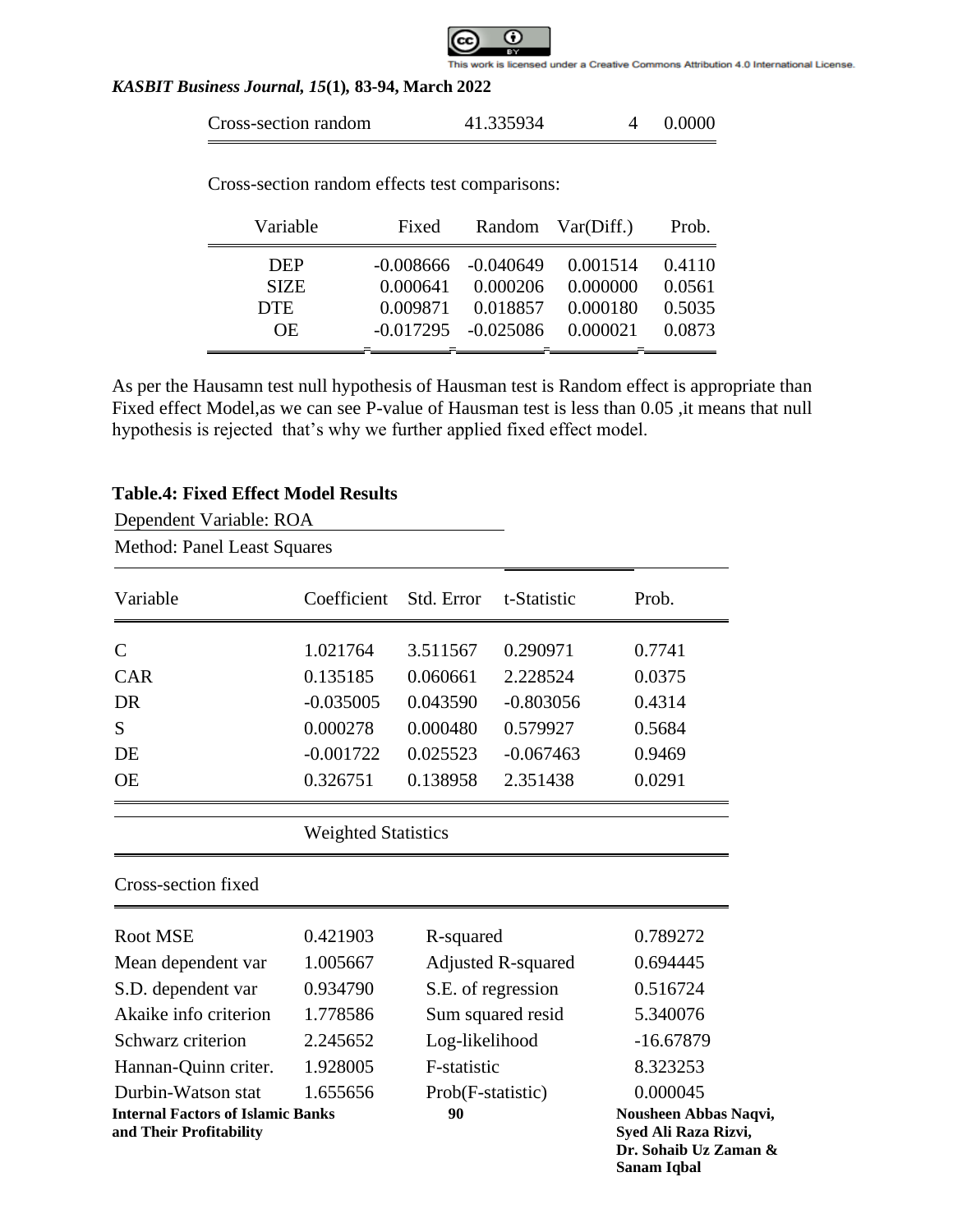

Under the above table capital adequacy and operating, the expense to total assets probability value was less than 0.05 which means both variables are significant as compared to the remaining variable because size, deposits, and debt to equity values were more than 0.05 which showed that these had insignificant. Coefficient showed that if capital increased by one then ROA increased by 0.13 other factors remained constant which means there is a positive relation between both of them but deposit and debt to equity ratio showed that if it increased by 1 then ROA decreased by 0.03 and 0.001 which indicated a reverse relationship. The remaining size and equity both values had a positive link with the dependent variable. Then the eye-catching thing in the table was the R-squared value which is 0.789 near 1 which exhibited that the Independent Variables of the research would be forecasted at 78.9 percent true value of its dependent variable. In other words, it indicates that the model had a better and more predictive variable had. Durbin – Watson in that table is 1.65 which is less than 2 % and evidence that there is a positive correlation of serial. F-statistic is also high which shows a better model.

### **Discussion and Conclusion**

This study has exclusively investigated the internal factors which affects Islamic banks' profitability. These internal factors include Capital Adequacy Ratio, Deposit ratio, Operating expense to total assets ratio, Size, and Debt to Equity ratio and were taken as Independent variables in this study, whereas profitability return on asset was taken as a dependent variable. This study has covered the period from 2015-to 2020 and data was gathered from yearly financial reports of Islamic Banks. In our investigation, it was also found that operation expenses (IV) have a direct and significant relationship with the Return of Assets(DV) and the result was the same as those (Purwasih & Wibowo, 2021) found that the most effective factors of profitability of Islamic banks and operational costs are one of them which effect on Return on assets in short and long run both and reason of the similarity of the same result may be Indonesia is one of the Islamic countries like Pakistan and internal economic conditions can be similarly effected on bank's profitability.

The statistical result showed in our investigation that the size of the bank has an insignificant influence on banks' profitability whereas (Saleem & Ashfaque, 2020) worked on Islamic Banks of Malaysia & Pakistan, the core objective of the study was the comparison of profitability elements of Islamic banks working in Malaysia and Pakistan and apart from other factors results of size as independent factor shows that size is a good predictor of profitability the of Islamic banks of both countries so our result is not consistent with them and the reason of difference in statistical result maybe they have made a comparative analysis of both countries and Malaysia is running most successfully Islamic banking so the size of banks can be a significant impact on banks profitability, whereas we have worked on only Five fullfledged Islamic banks of Pakistan.

Capital adequacy ratio as an internal factor we discovered that it has a positive and substantial impact on Islamic banks' profitability and the consequences of our investigation are not consistent with those (Supiyadi & Arief, 2018) they examined the external  $\&$  internal factors of profitability of Islami Banks of Indonesia and Internal factors include credit risk of banks, capital adequacy ratio, liquidity & asset size. Outcomes revealed that capital adequacy ratio, asset size, and credit risk have significant and negative effect whereas liquidity had a

**Internal Factors of Islamic Banks 91 Nousheen Abbas Naqvi, and Their Profitability Syed Ali Raza Rizvi,**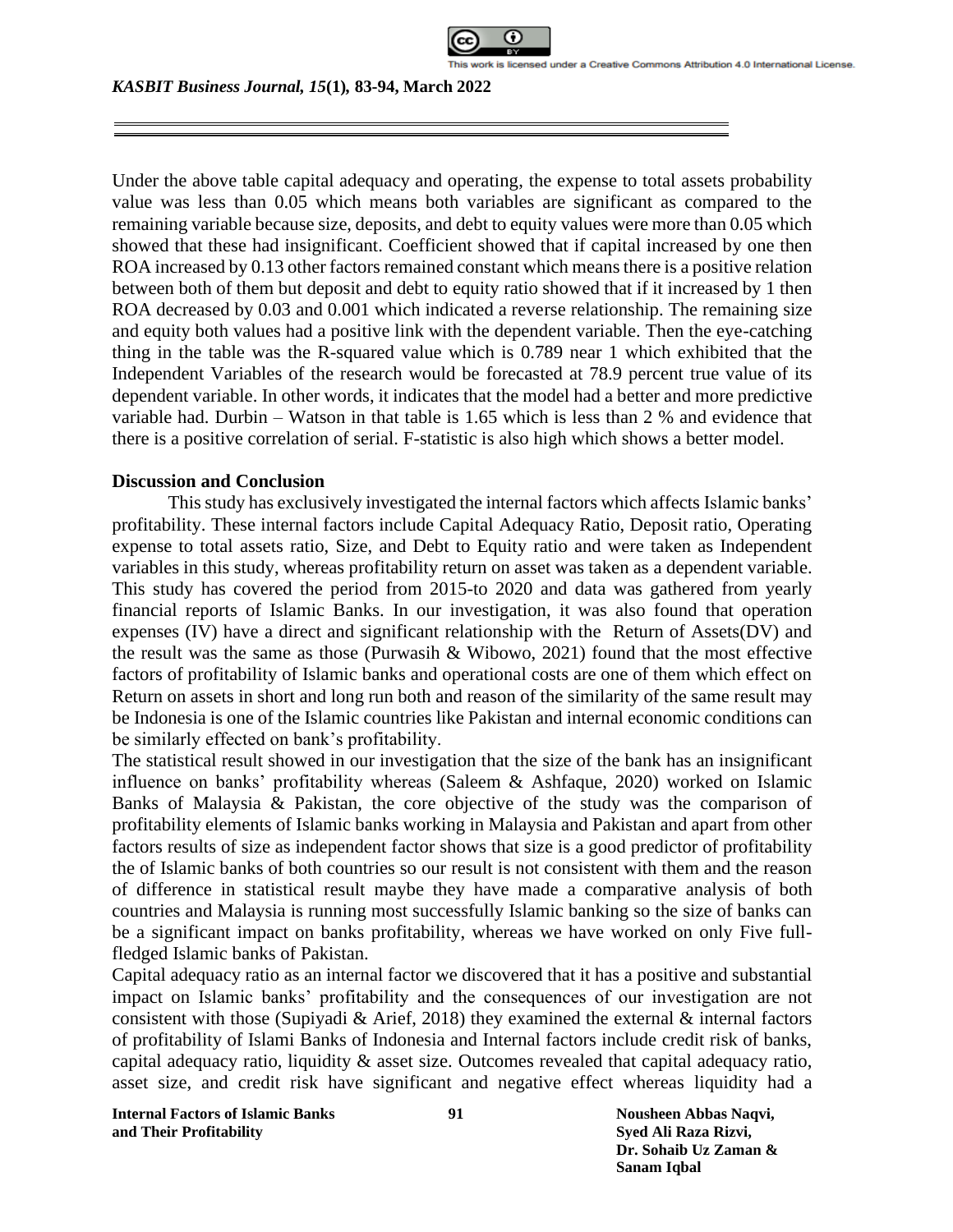

positively& significantly influence on Islamic banks' profitability. our results showed that the Capital Adequacy ratio has a positive and substantial influence on a bank's profitability whereas they found CAR outcome negative and significant impact, may be the internal economic condition of Indonesian banks one of the reasons for it.

Total deposits to total assets mean deposits ratio was one of the internal factors which were also investigated in our studies and it was found in the statistical results that deposits have a negative and insignificant impact on profitability our results are inconsistent with the previous research as conducted by (Anwer & Jadoon, 2018) they examined determinants of profitability, Assets, investment and Deposits were used as independent variables and return on Assets & return on Equity were used as dependent variables and results showed that assets, investment, and deposits are positive and substantial impact on Return on assets which is taken as profitability.

Total equity debt was also tested in our research a statistical result showed that equity debt has an insignificant impact on banks' profitability these results are inconsistent with the previous literature, a research conducted by (Ansar & Rehman, 2011) and they assessed the performance of leading Islamic bank in Pakistan and associated with a cluster of five non-Islamic banks. the study was conducted from 2003-to 2007 and different financial ratios were analyzed debt to equity ratio is one of them, it was found that debt to equity ratio has a significant impact on banks and it showed less riskiness of the bank and it indicated that's lower risk of Islamic banks as in comparison of non-islamic banks and they concluded that Islamic banks can soak up financial distress than Conventional banks. The difference in results may be the reason that we have worked on all full-fledged Islamic banks' data only and they have worked on Meezan bank only and compared it with a cluster of five non-Islamic or conventional banks.

Finally, it can be concluded that our investigated outcomes generated in e-views statistically showed that capital adequacy and operating expense ratio out of the remaining independent variable had an impact on return on assets (Dependent Variable). Because these two value of significance were lesser than 0.05, hence null hypothesis of these variables were rejected and concluded that only capital adequacy and operating expenses ratio positively affected Islamic banking profitability.

#### **Policy Implication**

This study results enlighten financial managers, policymakers of Islamic banks, and researchers on the significance of internal variables and their influence on Islamic banks' profitability. As per the results of this research capital adequacy ratio and operating expenses to total assets ratio have a substantial and positive influence on return on assets so financial policymakers of said institutions should consider these internal factors while making financial policy and utilize them in a better way because these factors may play a vital role in enhancing the profitability of Islamic Banks and management can make a wise financial decision for the prosperity of the institution.

#### **Limitations**

This study research has some limitations due to time constraints we have included only selected internal variables more internal variables like liquidity, quality of the assets, and credit risk may also be added in future research apart from internal factors external factors can also be included like interest rate, tax rate, etc. which can be affected the return on assets.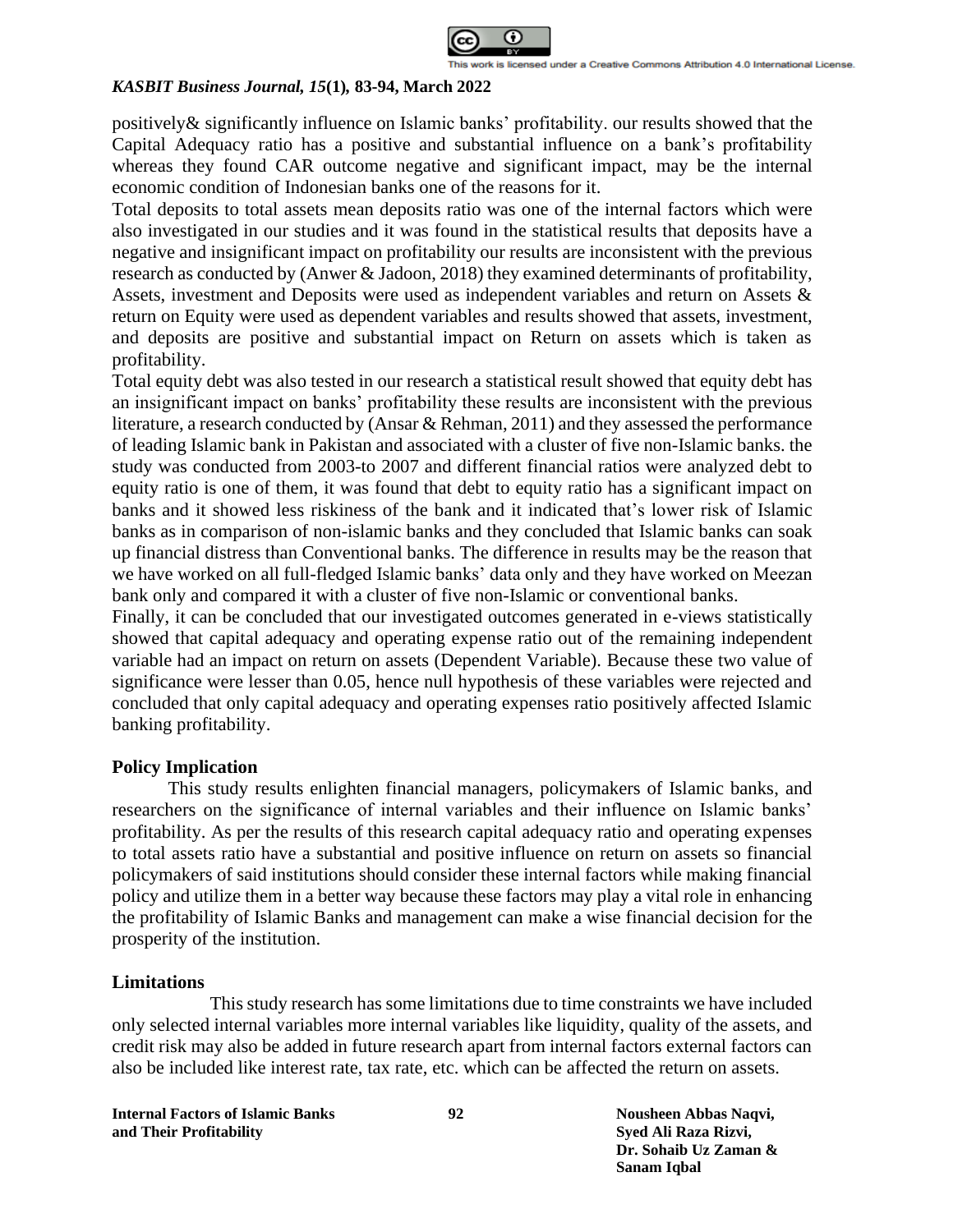

# **References**

- Abate, T., & Mesfin, E. (2019). Factors Affecting Profitability of Commercial Banks in Ethiopia. *IJRAR , 6* (1), 881-891.
- Ali, M. (2018). Determining the Factors of Profitability in Islamic and Conventional Banks of Pakistan; a Management Perspective. *SEISENSE Journal of Management, 1* (1), 9-21.
- Ansar, S., & Rehman, A. (2011). Financial Performance of Islamic and Conventional Banks in Pakistan: A Comparative Study. International Conference on Islamic Economics and Finance, 8th, pp. 1-19. Qatar.
- Anwer, J., & Jadoon, M. (2018). Islamic Banking in Pakistan: Anaysing Growth and Determinant of Profitability. *COMSAT Jouranl of Islamic Finance , 3(1)*, 84-100.
- Asadullah, M. (2017). Determinanats of profitability of Islamic Banks of Pakistan-A Case study on Pakistan's Islamic Banking Sector. *Advances in Business, Management and Law , 1* (1), 61-73.
- Chong, B., & Liu, M.-H. (2009). Islamic banking: Interest-free or interest-based? *Pacific-Basin Finance Journal , 17* (1), 125-144.
- Ernst, & Young. (2016). *World Islamic banking competitiveness.*
- Haryanto, S. (2020). Efficiency, Risk and Profitability of Islamic:Under Pressure in the Competition of the Banking Industry in Indonesia. *KnE Social Sciences , 4* (9), 474– 482.
- Hassan, S., & Ahmed, R. (2019). Internal Determinants of Islamic Bank Profitability: Evidence from Bangladesh. *International Journal of Economics and Financial Research , 5* (7), 171-176.
- Husain, A., Affandi, S., & Abdul Shukur, N. (2015). The Internal Determinants of Islamic Banks' Profitability in Malaysia. *Journal of Basic and Applied Sciences Research , 5(7)*, 17-21.
- Islam, J., & Rahman , Z. (2017). Awareness and willingness towards Islamic banking among Muslims: An Indian perspective. *International Journal of Islamic and Middle Eastern Finance and Management , 10* (1), 92-101.
- (2020). *Islamic Finance Development Report.* Islamic Corporation for the Development. ICD-REFINITIV.
- Khan, M. M., Ijaz, F., & Aslam, E. (2014). Determinants of Profitability of Islamic Banking Industry:Evidence from Pakistan. *Business & Economic Review , 6* (2), 27-46.
- Khan, T., Ahmad, W., Rehman, M. K., & Haleem, F. (2018). An Investigation of the Performance of Islamic and Interest Based Banking Evidence from Pakistan.

**Internal Factors of Islamic Banks 93 Nousheen Abbas Naqvi, and Their Profitability Syed Ali Raza Rizvi,**